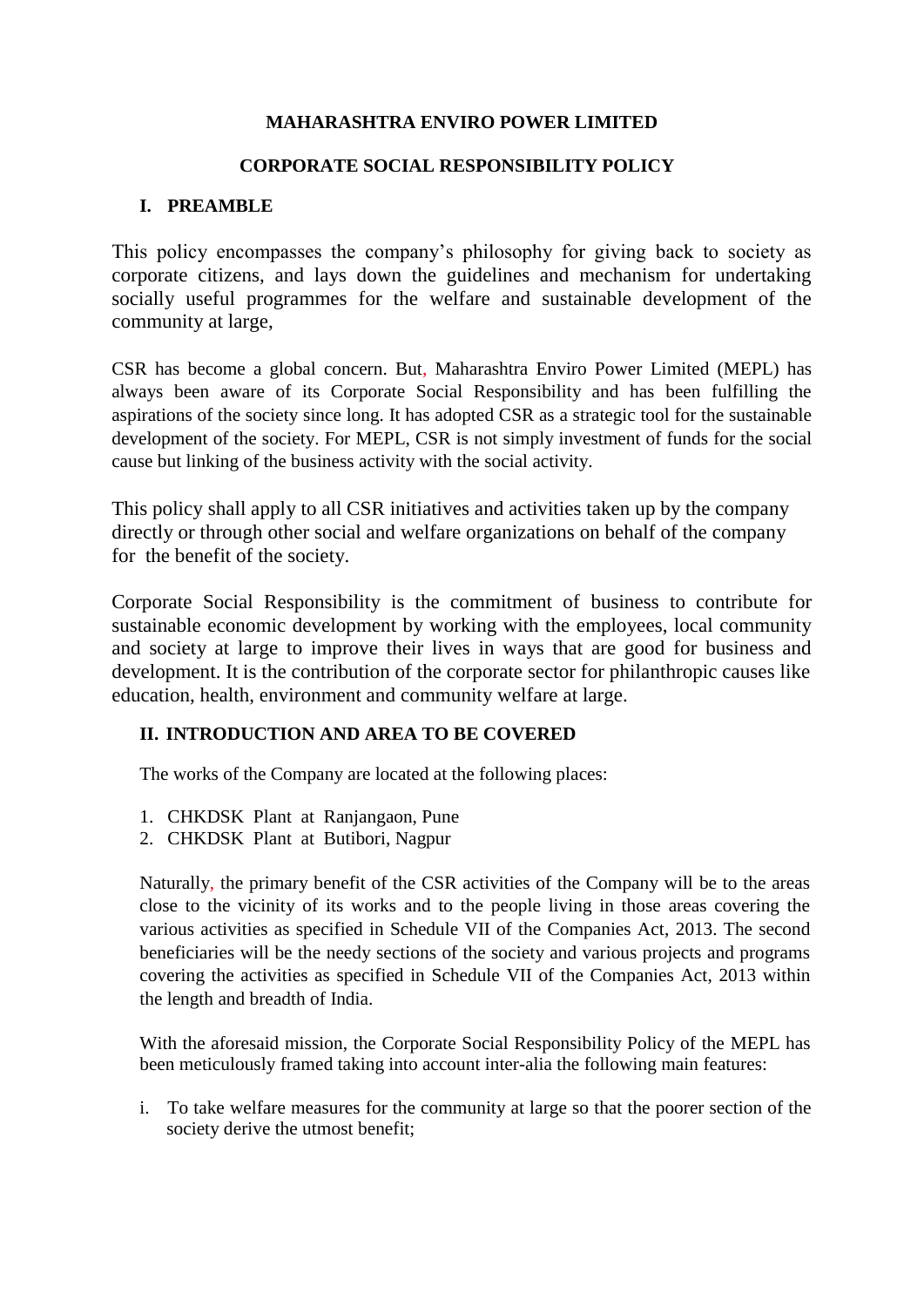- ii. To promote education, including special education and employment enhancing vocational skills among children, women, elderly and disabled persons to widen their livelihood prospects;
- iii. To set up old age home, to participate in the drive to eradicate poverty and malnutrition, to promote preventive and curative healthcare and sanitation;
- iv. To protect and safeguard environment and maintain ecological balance.

## **III. OBJECTIVE AND PHILOSOPHY**

To directly or indirectly take up programmes that benefits the communities over a period of time, and in enhancing the quality of life and economic well-being of the local populace. The Company and the employees are to actively involve and participate voluntarily in social welfare projects.

The key objective of the CSR policy is to frame guidelines for the Company to adopt CSR as a part of its business process for the sustainable growth of the society, work towards elimination of all hurdles for the social inclusion of the disadvantaged group such as the poor and the disabled, work for the economic and socio-cultural growth of the communities around which the Company operates. The objective will be to build a self-sustainable habitat that surrounds the units of the Company and to provide utmost attention to the children as in their hands lies the country's future and it is for their sake that the health, education and environment get the topmost priority in our CSR policy. Our ultimate aim is to serve the community in true sense.

### **IV. SCOPE COVERING PROGRAMS AND PROJECTS**

The scope of CSR shall be the following activities as prescribed in Schedule VII of Companies Act 2013:

- 1. **Education -** To promote education amongst children, women and other residents by providing them educational support, scholarship, books and other study material, provision of teachers, school uniform and other educational facilities, to promote and organize other social awareness programs, to provide financial aids to schools under various schemes and to sponsor schools in the remote areas.
- 2. **To make available Safe Drinking Water –** To construct water reservoir, bandhara for storage, supply of water,To provide drinking water through bore wells and water tankers during summer season, to undertake installation and maintenance work of hand pumps and maintenance of wells.
- 3. **Healthcare and Sanitation -** To organize and sponsor health check-up and blood donation camps, free medical counselling and distribution of medicines**,** conducting eye check-up camps including distribution of spectacles, providing amenities to hospitals specially in remote areas, promoting educational programs to create awareness for clean surrounding and good sanitary conditions.
- 4. **Environment -** To ensure environmental sustainability, ecological balance, protection of flora and fauna, activities of plantation of saplings, development of parks and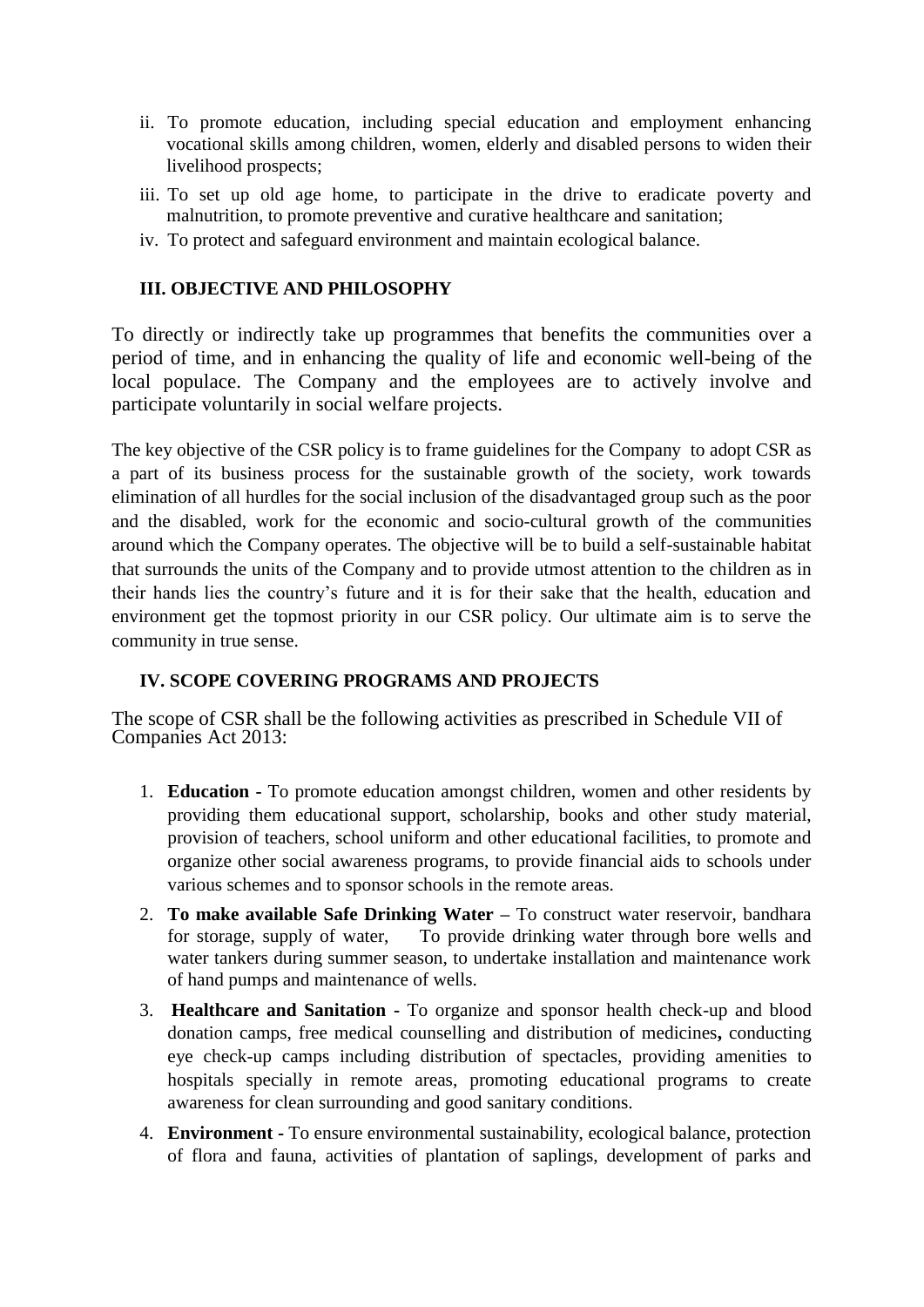gardens, animal welfare, agro-forestry, conservation of natural resources and to maintain quality of soil, air and water.

- 5. **Social and Economic Empowerment -** To generate self-employment among socially and economically backward groups and to associate with villagers for cooperative development and group farming for agro-forestry products, to set up old age homes and to undertake and promote Livelihood enhancement projects.
- 6. **Empowerment of women for education/ health and self-employment -** To promote women empowerment with self-help group by generating cottage based selfemployment schemes.

To promote education and health awareness among women and to provide all educational assistance to them.

**Sports, Arts and Culture -** To promote rural sports by providing training support and sports kits to the village youth with a view to achieving excellence in Nationally recognized sports, Paralympic sports and Olympic sports. To organize sports tournaments in the villages located near the works of the Company. To promote traditional and folk arts, handicrafts and culture of the region and to strengthen the social fabric of the community and to participate in various Socio-Cultural events. Training to promote rural **s**ports, nationally recognized sports, Paralympic Sports and Olymp**i**c Sports;

- 7. **Vocational training -** To promote employment enhancing vocational skills among youth (boys and girls), women, elderly and differently-abled persons, to adopt Aaivasi girls for nursing and other vocational training and sponsor ITI training for youths.
- 8. **Upliftment of poor and downtrodden and eradication of malnutrition and hunger -** To participate in the programs related to general upliftment of underprivileged children, women and the poor. To facilitate poor section by providing different aids to them and supporting fight against malnutrition and poverty. To provide grant/ donation/ financial assistance/ sponsorship to the reputed NGO's of the society engaged in programs related to upliftment of the standard of the poor and deprived section of the society.
- 9. **Rural development -** To associate with various rural development projects of the State and Central Governments, undertaking the work related to deepening and widening of existing ponds and wells in the villages specially in the close vicinity of the units of the Company, provision of irrigation facility to the villagers, construction of roads, road side rest shelters, lavatories and pavement work in rural areas.
- 10. **Contributions or Funds provided to Technology Incubators -** To contribute through sharing of talent available with the Company and/ or to fund the technology incubators in the field of special steels within academic institutions that are approved by the Government of India.
- 11. **To contribute to the Prime Minister's National Relief Fund** or any other fund set up by the Central Government for the socio-economic development, relief and welfare of the Scheduled Castes, the Scheduled Tribes, Other Backward Classes, Minorities and Women.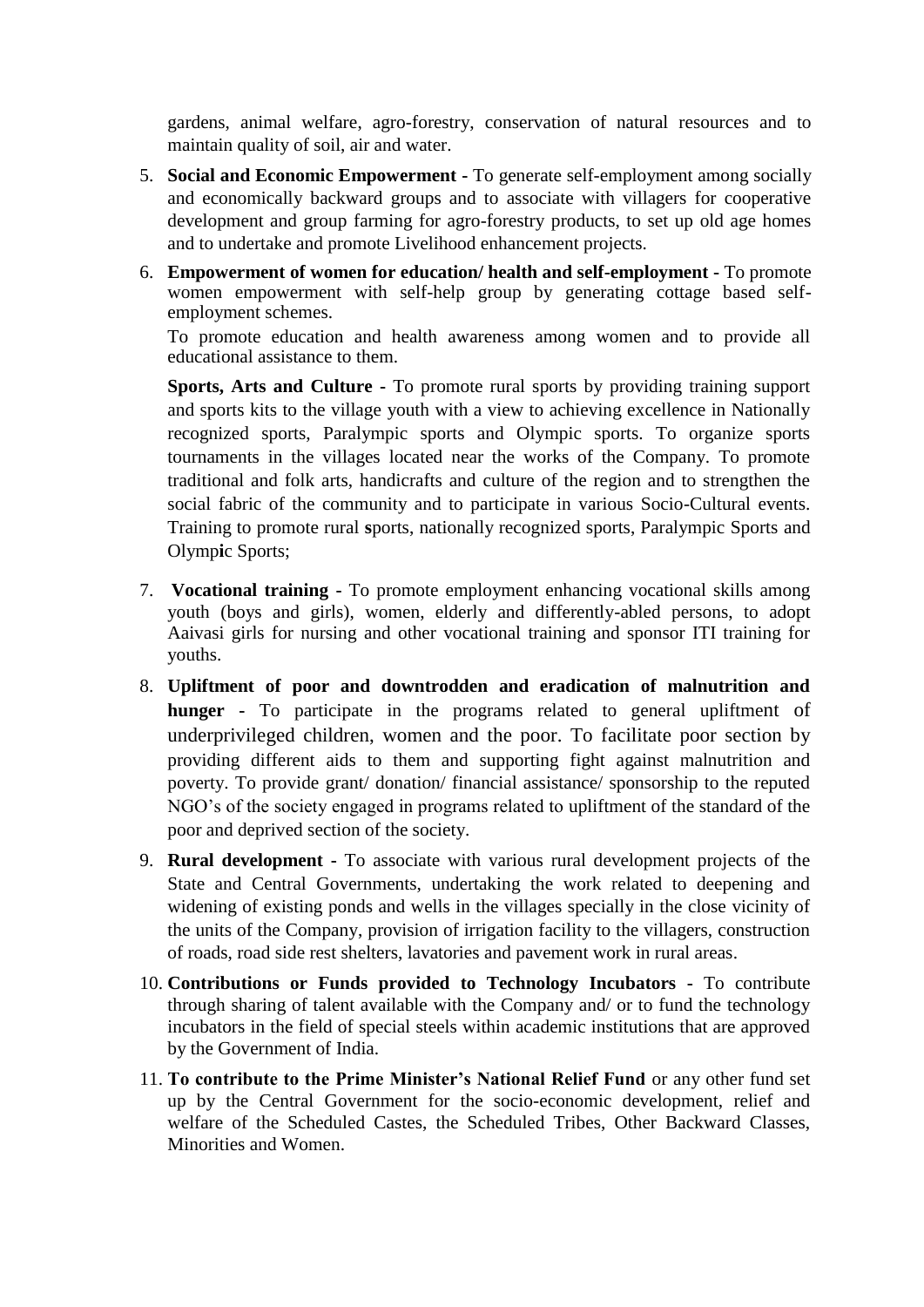and, any other activities in relation of the above and all other activities which forms part of CSR as per Schedule VII of the Companies Act, 2013 (the "Act") as amended from time to time. (Collectively referred to as "CSR Activities")

The CSR Activities shall be undertaken for the benefit of the public and not only for the employees of the Company and their family, provided that preference shall be given to the local areas and areas where the Company operates for undertaking CSR Activities.

The above list is only illustrative and not exhaustive. The Corporate Social Responsibility Committee may from time to time as per the requirement and necessity decide to cover some more activities also within the financial year's CSR activities plan.

# **V. IMPLEMENTATION**

- a. Investment in CSR shall be project, program and activity based.
- b. Programs, projects and activities identified under CSR will be implemented by the Company itself as well as by the specialized agencies such as trusts, societies, foundations, etc. These agencies may operate singly or jointly alongwith the Company.
- c. Specialized Agencies would include:
	- i. Voluntary Agencies (NGO's).
	- ii. Trusts, Societies and Foundations.
	- iii. Elected Local Bodies, i.e. Panchayats.
	- iv. Government, Semi-government and Autonomous Organizations.
	- v. Mahila Mandals/ Samitis and the like, etc.

## **VI. ROLE OF CORPORATE SOCIAL RESPONSIBILITY COMMITTEE**

The Board of Directors of the Company pursuant to the provisions of Section 135 of the Companies Act, 2013 has constituted a Corporate Social Responsibility Committee

The CSR Committee so formed has been made responsible to discharge the below specified functions:

- i. To formulate and recommend to the Board a Corporate Social Responsibility Policy which shall indicate the CSR activities that the Company shall pursue within the framework of activities mentioned in Schedule VII of the Companies Act, 2013 as amended from time to time.
- ii. To recommend the amount of expenditure to be incurred by the Company on the activities proposed to be carried out under the head CSR during the relevant financial year.
- iii. To monitor the Corporate Social Responsibility Policy of the Company from time to time.
- iv. To comply with the directions of the Board as may be given from time to time in connection with pursuing CSR activities, expenditure thereon and such other matters related thereto.